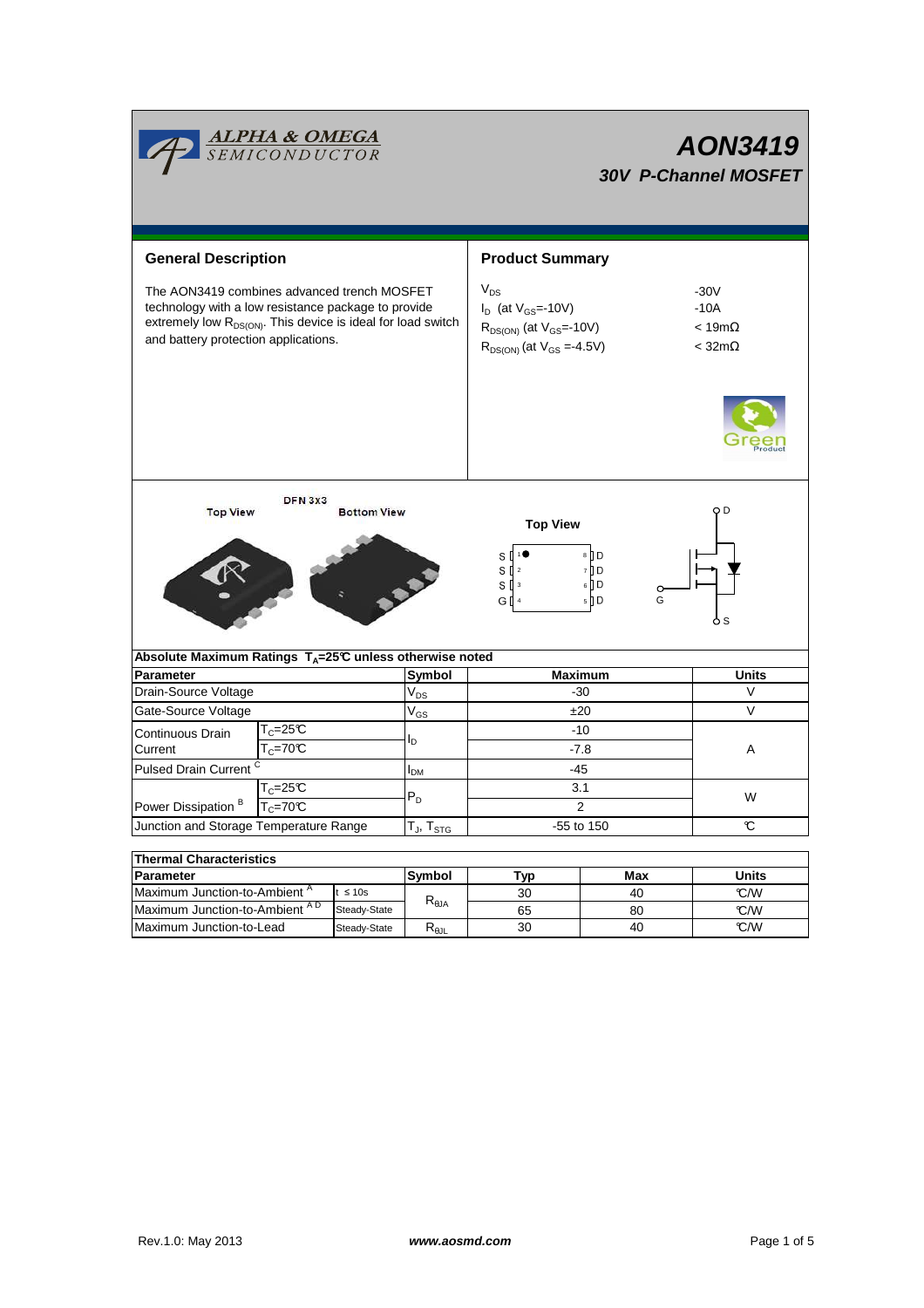

#### **Electrical Characteristics (TJ=25°C unless otherwise noted)**

| Symbol                                     | Parameter                                | <b>Conditions</b>                                                                                          |                                  | Min    | <b>Typ</b> | <b>Max</b> | <b>Units</b> |  |  |  |  |  |
|--------------------------------------------|------------------------------------------|------------------------------------------------------------------------------------------------------------|----------------------------------|--------|------------|------------|--------------|--|--|--|--|--|
| <b>STATIC PARAMETERS</b>                   |                                          |                                                                                                            |                                  |        |            |            |              |  |  |  |  |  |
| <b>BV</b> <sub>DSS</sub>                   | Drain-Source Breakdown Voltage           | $I_{D} = -250 \mu A$ , $V_{GS} = 0V$                                                                       |                                  | $-30$  |            |            | $\vee$       |  |  |  |  |  |
| $I_{DSS}$                                  |                                          | $V_{DS}$ =-30V, $V_{GS}$ =0V                                                                               |                                  |        |            | -1         |              |  |  |  |  |  |
|                                            | Zero Gate Voltage Drain Current          |                                                                                                            | $T_{\rm J}$ =55 $C$              |        |            | -5         | μA           |  |  |  |  |  |
| I <sub>GSS</sub>                           | Gate-Body leakage current                | $V_{DS}$ =0V, $V_{GS}$ = $\pm$ 20V                                                                         |                                  |        |            | ±100       | nA           |  |  |  |  |  |
| $\mathsf{V}_{\mathsf{GS}(\underline{th})}$ | Gate Threshold Voltage                   | $V_{DS} = V_{GS}$ , $I_{D} = -250 \mu A$                                                                   | $-1.5$                           | $-2.0$ | $-2.5$     | $\vee$     |              |  |  |  |  |  |
| $I_{D(ON)}$                                | On state drain current                   | $V_{GS}$ =-10V, $V_{DS}$ =-5V                                                                              |                                  | $-45$  |            |            | A            |  |  |  |  |  |
| $R_{DS(ON)}$                               |                                          | V <sub>GS</sub> =-10V, I <sub>D</sub> =-10A                                                                |                                  |        | 15.5       | 19         | $m\Omega$    |  |  |  |  |  |
|                                            | <b>Static Drain-Source On-Resistance</b> |                                                                                                            | $T_{\parallel} = 125$ °C         |        | 22.5       | 27         |              |  |  |  |  |  |
|                                            |                                          | $V_{GS} = -4.5V, I_D = -7A$                                                                                |                                  |        | 25         | 32         | $m\Omega$    |  |  |  |  |  |
| $g_{FS}$                                   | <b>Forward Transconductance</b>          | $V_{DS}$ =-5V, I <sub>D</sub> =-10A                                                                        |                                  |        | 27         |            | S            |  |  |  |  |  |
| $V_{SD}$                                   | Diode Forward Voltage                    | $IS=-1A, VGS=0V$                                                                                           |                                  |        | $-0.75$    | $-1$       | $\vee$       |  |  |  |  |  |
| ıs.                                        | Maximum Body-Diode Continuous Current    |                                                                                                            |                                  |        |            | $-4$       | A            |  |  |  |  |  |
|                                            | <b>DYNAMIC PARAMETERS</b>                |                                                                                                            |                                  |        |            |            |              |  |  |  |  |  |
| $C_{iss}$                                  | Input Capacitance                        | $V_{GS}$ =0V, $V_{DS}$ =-15V, f=1MHz                                                                       |                                  |        | 1040       |            | pF           |  |  |  |  |  |
| $C_{\rm oss}$                              | Output Capacitance                       |                                                                                                            |                                  |        | 180        |            | pF           |  |  |  |  |  |
| $\mathsf{C}_{\text{rss}}$                  | Reverse Transfer Capacitance             |                                                                                                            |                                  |        | 125        |            | pF           |  |  |  |  |  |
| $R_{q}$                                    | Gate resistance                          | $V_{GS}$ =0V, $V_{DS}$ =0V, f=1MHz                                                                         |                                  |        | 4          | 8          | Ω            |  |  |  |  |  |
|                                            | <b>SWITCHING PARAMETERS</b>              |                                                                                                            |                                  |        |            |            |              |  |  |  |  |  |
| $Q_q(10V)$                                 | <b>Total Gate Charge</b>                 | $V_{GS}$ =-10V, $V_{DS}$ =-15V, $I_{D}$ =-10A                                                              |                                  |        | 19         | 30         | nC           |  |  |  |  |  |
| $Q_g(4.5V)$                                | <b>Total Gate Charge</b>                 |                                                                                                            |                                  |        | 9.6        | 20         | nC           |  |  |  |  |  |
| $Q_{gs}$                                   | Gate Source Charge                       |                                                                                                            |                                  |        | 3.5        |            | пC           |  |  |  |  |  |
| $\mathsf{Q}_{\text{gd}}$                   | Gate Drain Charge                        |                                                                                                            |                                  |        | 4.5        |            | nC           |  |  |  |  |  |
| $t_{D(on)}$                                | Turn-On DelayTime                        | $V_{\text{GS}}$ =-10V, $V_{\text{DS}}$ =-15V, R <sub>1</sub> =1.5 $\Omega$ ,<br>$R_{\text{GEN}} = 3\Omega$ |                                  |        | 10         |            | ns           |  |  |  |  |  |
| $t_r$                                      | Turn-On Rise Time                        |                                                                                                            |                                  |        | 5.5        |            | ns           |  |  |  |  |  |
| $t_{D(off)}$                               | <b>Turn-Off DelayTime</b>                |                                                                                                            |                                  |        | 26         |            | ns           |  |  |  |  |  |
| $t_f$                                      | <b>Turn-Off Fall Time</b>                |                                                                                                            |                                  | 9      |            | ns         |              |  |  |  |  |  |
| $t_{rr}$                                   | Body Diode Reverse Recovery Time         | $I_F$ =-10A, dl/dt=500A/ $\mu$ s                                                                           |                                  |        | 11.5       |            | ns           |  |  |  |  |  |
| $Q_{rr}$                                   | Body Diode Reverse Recovery Charge       |                                                                                                            | $I_F$ =-10A, dl/dt=500A/ $\mu$ s |        | 25         |            | nC           |  |  |  |  |  |

A. The value of R<sub>θJA</sub> is measured with the device mounted on 1in<sup>2</sup> FR-4 board with 2oz. Copper, in a still air environment with T<sub>A</sub> =25°C. The Power dissipation P<sub>DSM</sub> is based on R<sub>6JA</sub> t  $\leq$  10s value and the maximum allowed junction temperature of 150°C. The value in any given application depends on the user's specific board design.

B. The power dissipation P<sub>D</sub> is based on T<sub>J(MAX)</sub>=150°C, using junction-to-case thermal resistance, and is more useful in setting the upper dissipation limit for cases where additional heatsinking is used.

C. Repetitive rating, pulse width limited by junction temperature  $T_{J(MAX)}$ =150°C. Ratings are based on low frequency and duty cycles to keep initial  $T_J = 25^\circ$  C.

D. The  $R_{\thetaJA}$  is the sum of the thermal impedance from junction to case  $R_{\thetaJC}$  and case to ambient.

E. The static characteristics in Figures 1 to 6 are obtained using <300us pulses, duty cycle 0.5% max.

F. These curves are based on the junction-to-case thermal impedance which is measured with the device mounted to a large heatsink, assuming a maximum junction temperature of  $T_{J(MAX)}$ =150° C. The SOA curve provides a single pulse rating.

G. The maximum current rating is package limited.

H. These tests are performed with the device mounted on 1 in<sup>2</sup> FR-4 board with 2oz. Copper, in a still air environment with T<sub>A</sub>=25°C.

THIS PRODUCT HAS BEEN DESIGNED AND QUALIFIED FOR THE CONSUMER MARKET. APPLICATIONS OR USES AS CRITICAL COMPONENTS IN LIFE SUPPORT DEVICES OR SYSTEMS ARE NOT AUTHORIZED. AOS DOES NOT ASSUME ANY LIABILITY ARISING OUT OF SUCH APPLICATIONS OR USES OF ITS PRODUCTS. AOS RESERVES THE RIGHT TO IMPROVE PRODUCT DESIGN, FUNCTIONS AND RELIABILITY WITHOUT NOTICE.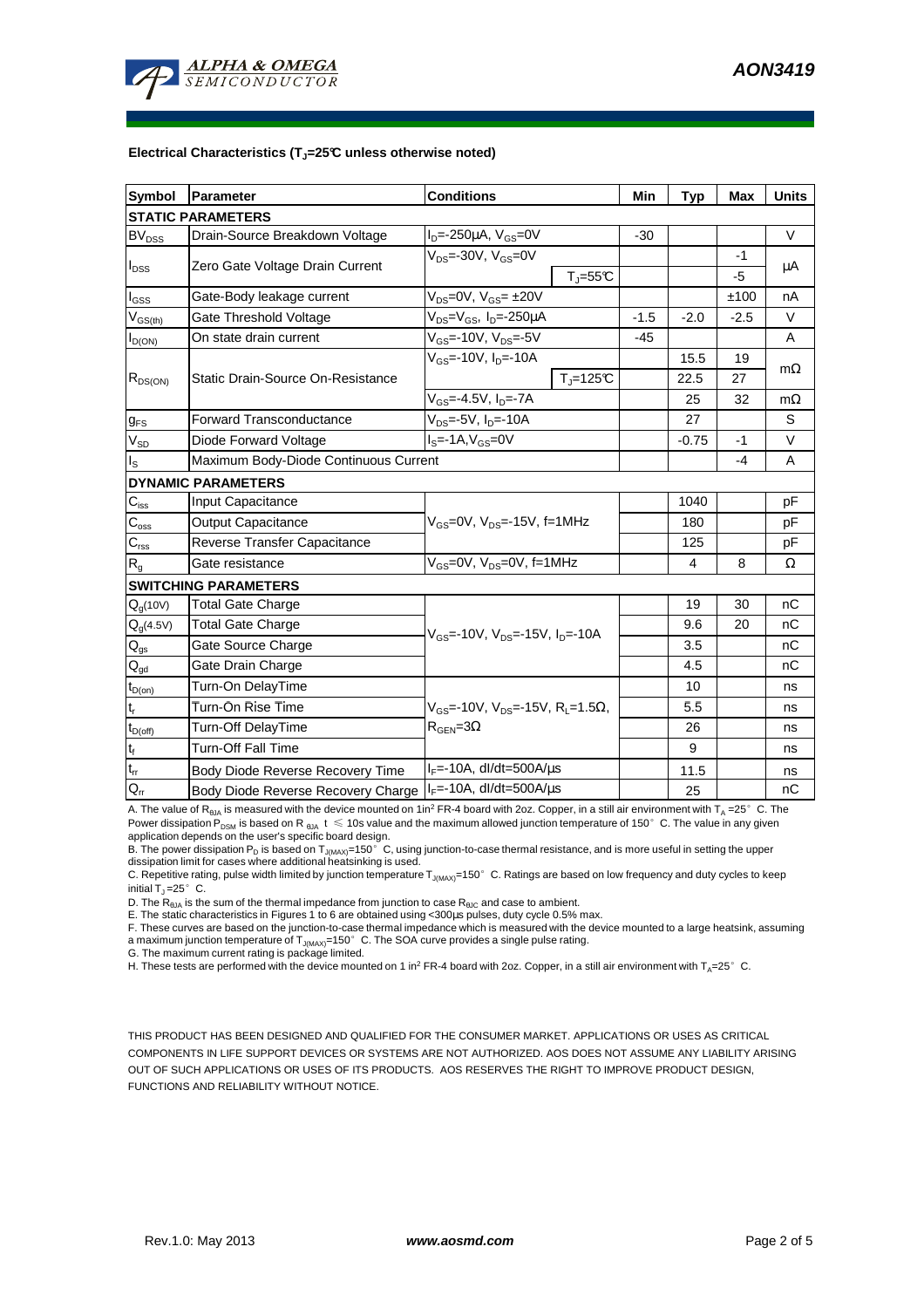

## **TYPICAL ELECTRICAL AND THERMAL CHARACTERISTICS**

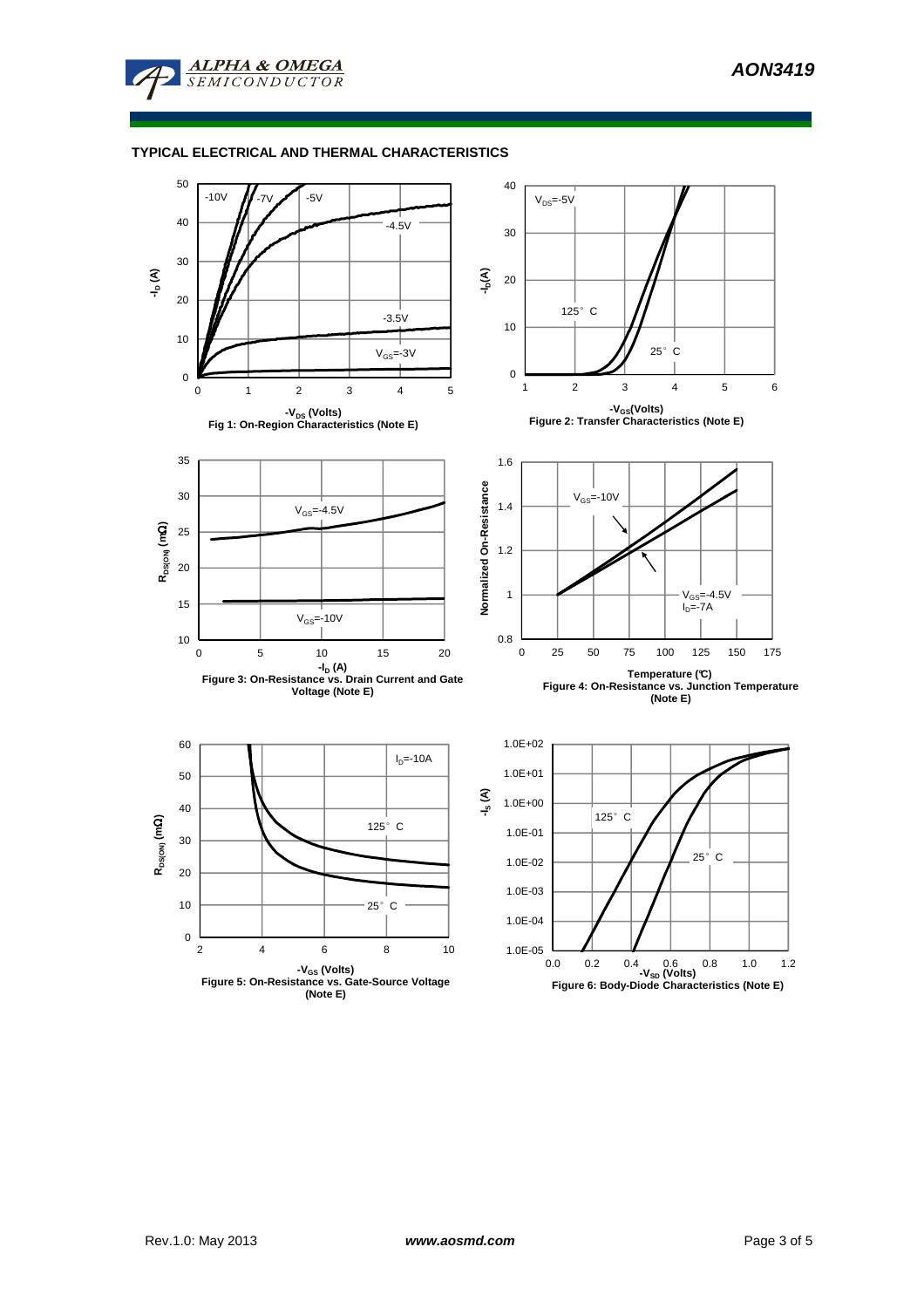

**AON3419** 



### **TYPICAL ELECTRICAL AND THERMAL CHARACTERISTICS**